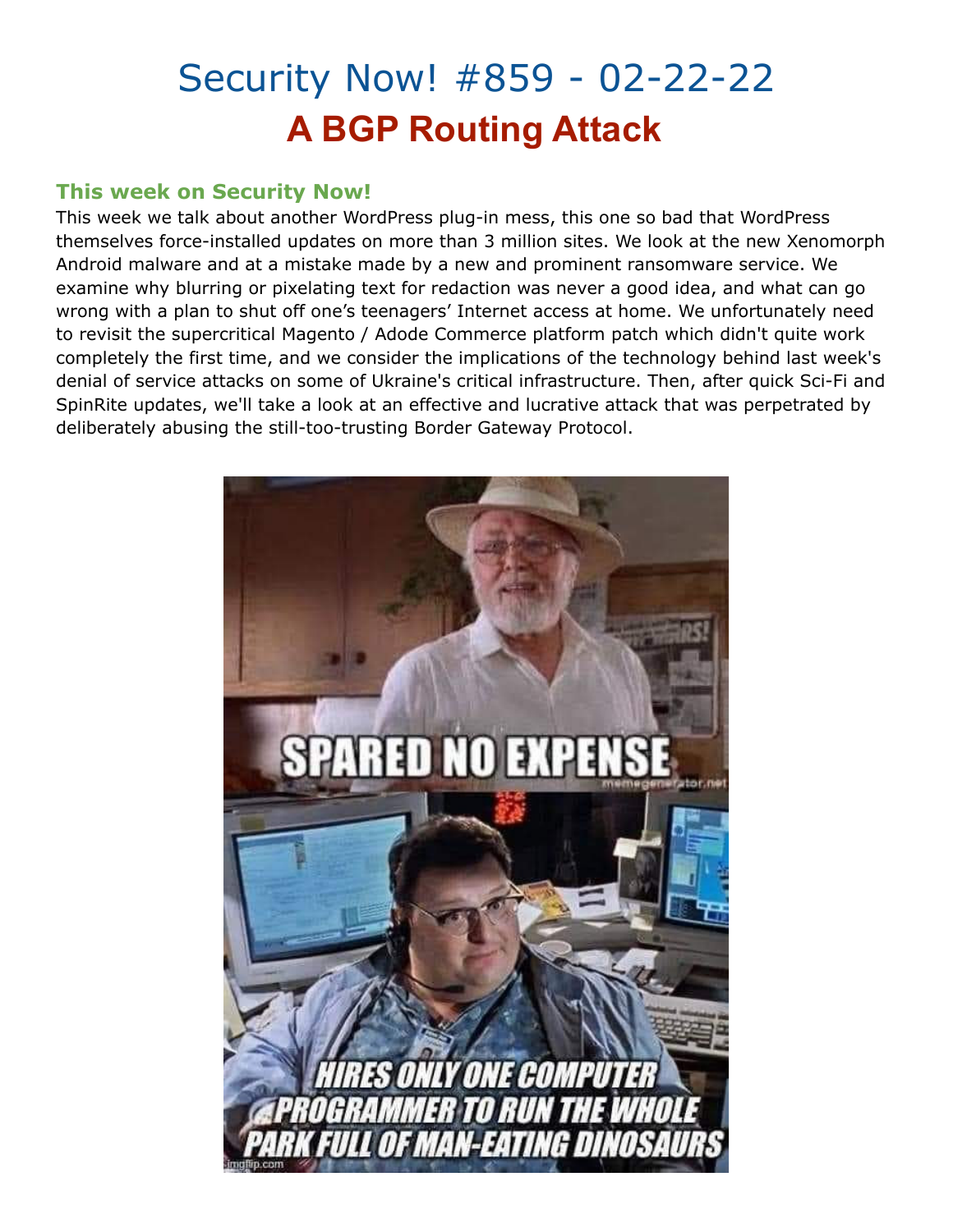## **Security News**

## **The "UpdraftPlus" WordPress Plug-In**

A three year old flaw has been found in the "UpdraftPlus" WordPress plug-in which is in active use at more than 3 million sites including those at organizations including Microsoft, Cisco and NASA. It has been assigned CVE-2022-0633 and given a high common vulnerability severity score of 8.5. The flaw can be readily weaponized to download a site's private data using an account on the vulnerable sites.

UpdraftPlus is a backup and restoration solution that's capable of performing full, manual, or scheduled backups of WordPress files, databases, plugins and themes, which can then be reinstated through the WordPress admin dashboard. As a consequence of a defect that was found by a security researcher at Automattic, WordPress' parent company, any logged-in user to a WordPress installation with UpdraftPlus installed would be able to obtain the privilege of downloading an existing backup, which should have been restricted to admin users only. And since backups can contain all of a site's data, passwords and other confidential data could be obtained. Moreover, in some cases, site takeover is possible if an attacker is able to obtain database credentials from a configuration file and successfully access the site's underlying database.

The fundamental flaw in this case was the mechanism by which UpdraftPlus validated who was requesting backups. The attack starts by sending a heartbeat request containing a "data" parameter to obtain information about the most recent backup. Having this information, the attacker triggers the "send backup via email" function after manipulating the endpoint request. This function should be strictly restricted to administrators, but due to a missing permissions check, anyone with an account on the target site can access it without limits. So, the only good news here is that any attacker would need to have an account of some kind on the site. So that minimizes the risk somewhat. However, the popularity of UpdraftPlus coupled with the simplicity of this attack makes for a potent combination.

The combination is so potent, infact, that immediately after learning of the trouble, last Wednesday WordPress themselves took the nearly unprecedented step of ignoring individual site admin preferences and force-updating all affected sites. 783,000 sites were updated by WordPress last Wednesday the 16th, and an additional 1.7 million were force-updated the next day on the 17th.

In an advisory just published, the maintainers of the plugin said: "All versions of UpdraftPlus from March 2019 onwards have contained a vulnerability caused by a missing permissions-level check, allowing untrusted users access to backups." The issue impacts UpdraftPlus versions from 1.16.7 to 1.22.2 so all 3+ million sites using UpdraftPlus are recommended to update to version 1.22.3 (or 2.22.3 for the Premium version) to mitigate any potential exploitation. Another problem was fixed since then, related to printing auto-backup options under PHP 8. So the latest version available as of last Thursday, February 17 is 1.22.4.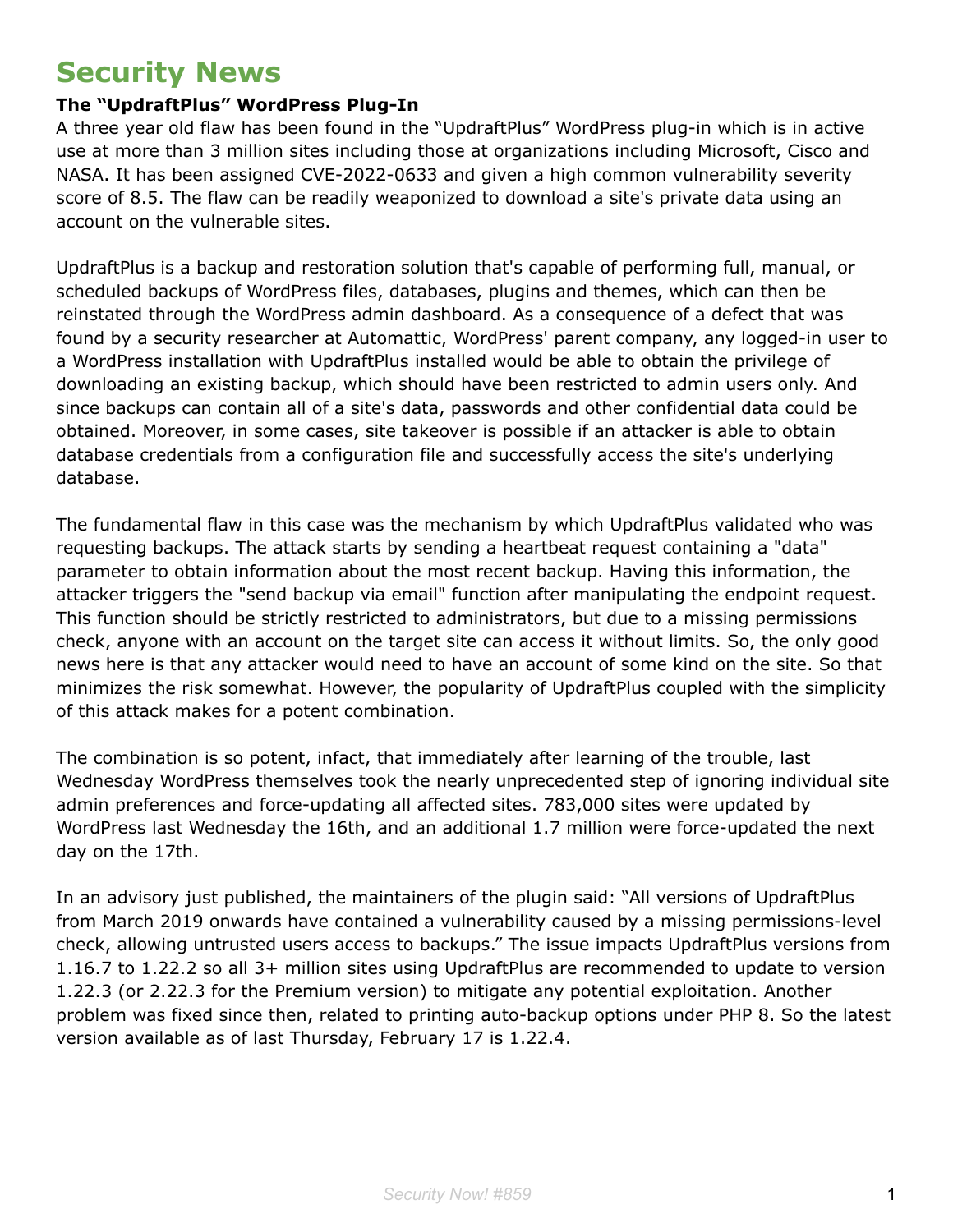#### **"Xenomorph"**

I'll admit that this bit of news grabbed my attention only because of my love of science fiction and the name given to the malware: "Xenomorph."

The problem is that talking about malware on the Android platform runs the same risk we felt in recent years if this podcast wanted to talk about ransomware. The question is, if we're going to start talking about it, where do we stop? And it's not clear to me that this all is Android's fault. With Android-based handsets commanding 87% of the global market, versus Apple's remaining 13%, there are nearly seven times more Android users than Apple users. Thus, nearly seven times the opportunity to trick someone into downloading something that hasn't yet been flagged as malicious and removed from the Google Playstore. Now, that said, the increased level of freedom that Android's apps and users demand and enjoy over Apple's does make the Android platform more comfortable for malware. But since we're here talking about Xenomorph, it's worth touching upon it just as a reminder to the Android-using contingent of our listeners.

For the past ten years, the Amsterdam, Netherlands, based security research company ThreatFabric has been focused upon banking malware. Yesterday they published the first report of their discovery of a new malware family they named "Xenomorph." I'll share just the top of their report, then I'll summarize the rest. They start off by introducing us:

*In February 2022, ThreatFabric came across a new Android banking Trojan, which we dubbed Xenomorph. The name comes from its clear ties with another infamous banking Trojan, Alien, from which Xenomorph adopts class names and interesting strings.*

*Based on the intelligence gathered, users of 56 different European banks are among the targets of this new Android malware trojan, distributed on the official Google Play Store, with more than 50.000 installations.*

*Just like the monster protagonist of the famous Ridley Scott's franchise, this malware shares some aspects with its predecessor. However, despite its obvious ties to one of the most wide-spread malware of the last two years, Xenomorph is radically different from Alien in functionalities. This fact, in addition to the presence of not implemented features and the large amount of logging present on the malware, may suggest that this malware might be the in-progress new project of either the actors responsible for the original Alien, or at least of someone familiar with its code base. However, this is only speculation at the moment.*

Google has been doing what is, I'm sure, their best to keep their PlayStore clean and free of malware. But it's a sheer numbers game. The Google Play store currently contains 3.48 million individual app titles. 3.48 million. Are a bunch of those 3.48 million malicious? You betcha. Every day, an average of 3,739 new apps are added to the store. 3,739 per day. Are some of those malicious? You betcha.

A case in point, which put ThreatFabric onto the malware they came to name Xenomorph, was a Google PlayStore offering called "FastCleaner." It's a utility aimed at speeding up a device by removing unused clutter and removing battery optimization blocks. The application itself seemed successful, with more than 50,000 installations reported on Google Play. But upon their analysis, the ThreatFabric folks recognized that this application belonged to the so-called "Gymdrop"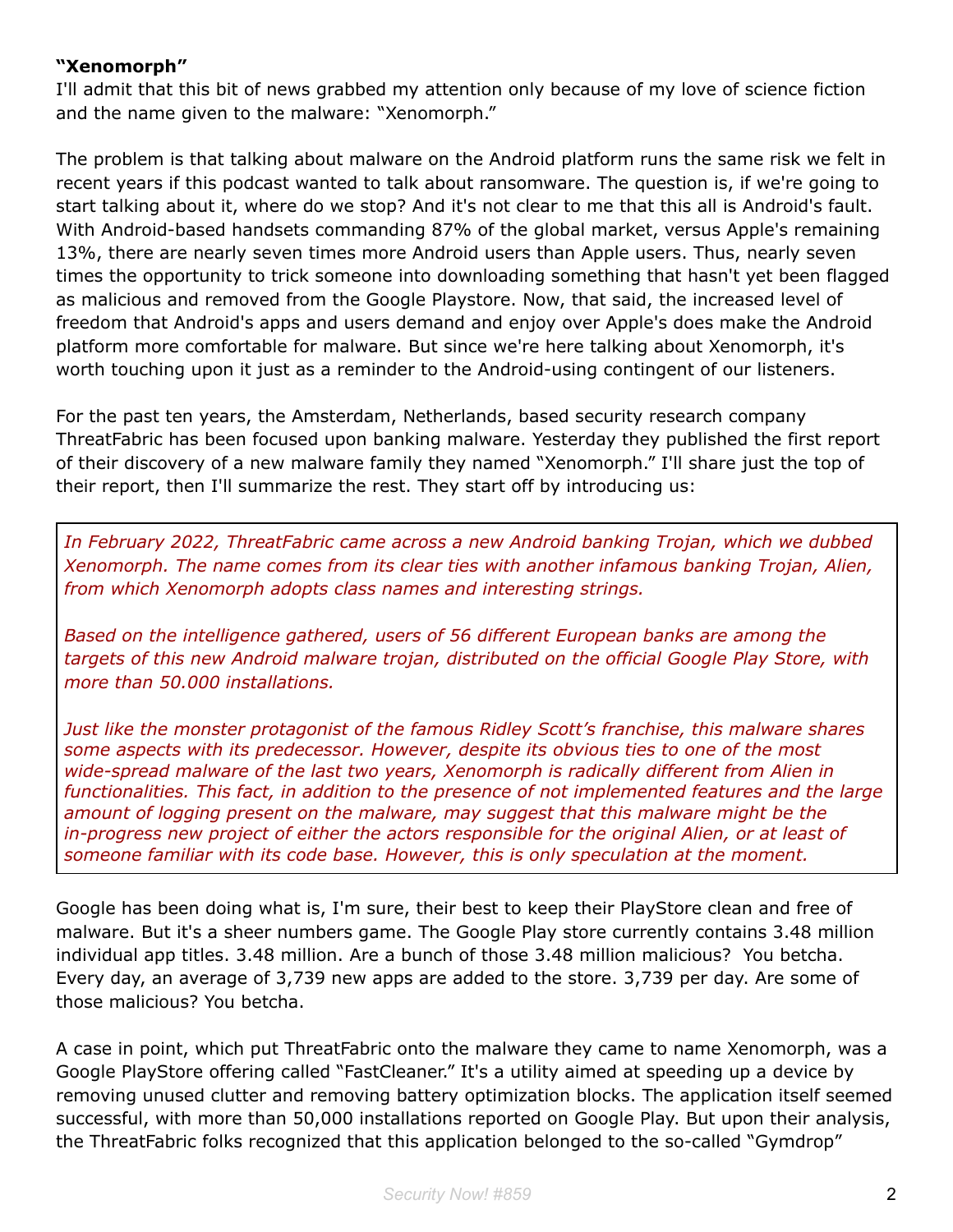malware dropper family.

They discovered and named "Gymdrop" in November of 2021 when it was observed deploying a payload of Alien.A malware. And from the configuration downloaded by the dropper they found lurking inside of the "FastCleaner" app, ThreatFabric was able to confirm that this dropper family continues to infect with the Alien malware family as its payload. However, the server hosting the malicious code  $-$  which gets dropped into the unsuspecting client  $-$  also contained two other malware families, which might be returned instead of Alien, depending upon specific drop triggers. One of those two others they were already well familiar with, something they refer to as ExobotCompact.D. But the other was brand new, and thus obtained the name **Xenomorph**.

This is what they had to say about Xenomorph:

*This Android Banking malware is heavily under development, and mostly supports the minimum list of features required for a modern Android banking trojan. Its main attack vector is the use of the accessibility feature overlay attack to steal credentials, combined with the use of SMS and Notification interception to log and use potential 2FA tokens.*

*The Accessibility engine powering this malware, together with the infrastructure and C2 protocol, are carefully designed to be scalable and updatable.*

*The information stored by the logging capability of this malware is very extensive, and if sent back to the C2 server, could be used to implement keylogging, as well as collecting behavioral data on victims and on installed applications, even if they are not part of the list of targets.*

*Xenomorph seems to be in its infancy stage, based on the fact that many commands are present in the code of the malware, but are not implemented. In addition to this, the large amount of logging used also suggests that this might be a in-progress malware project.*

*Despite having an "in-progress" number of features, Xenomorph contains code to support much more. Its Accessibility Engine is very detailed, and is designed with a modular approach in mind. It contains modules for each specific action required by the bot, and can be easily extended to support more functionalities.*

*Like many other Android Banking trojans, this trojan heavily relies on the overlay attack mechanism to fool its victims into revealing Personal Identifiable Information (PII), which could then be used by criminals to perform fraud. If the malware obtains the Accessibility Services privileges, which it insistently requests after being started, it will automatically grant itself all the required permissions and then silently execute on the device.*

*The main attack vector for Xenomorph is the classic overlay attack powered by Accessibility Services privileges. Once the malware is up and running on a device, its background services receive accessibility events whenever something new happens on the device. If the application opened is part of the list of targets, then Xenomorph will trigger an overlay injection and show a WebView Activity posing as the targeted package.*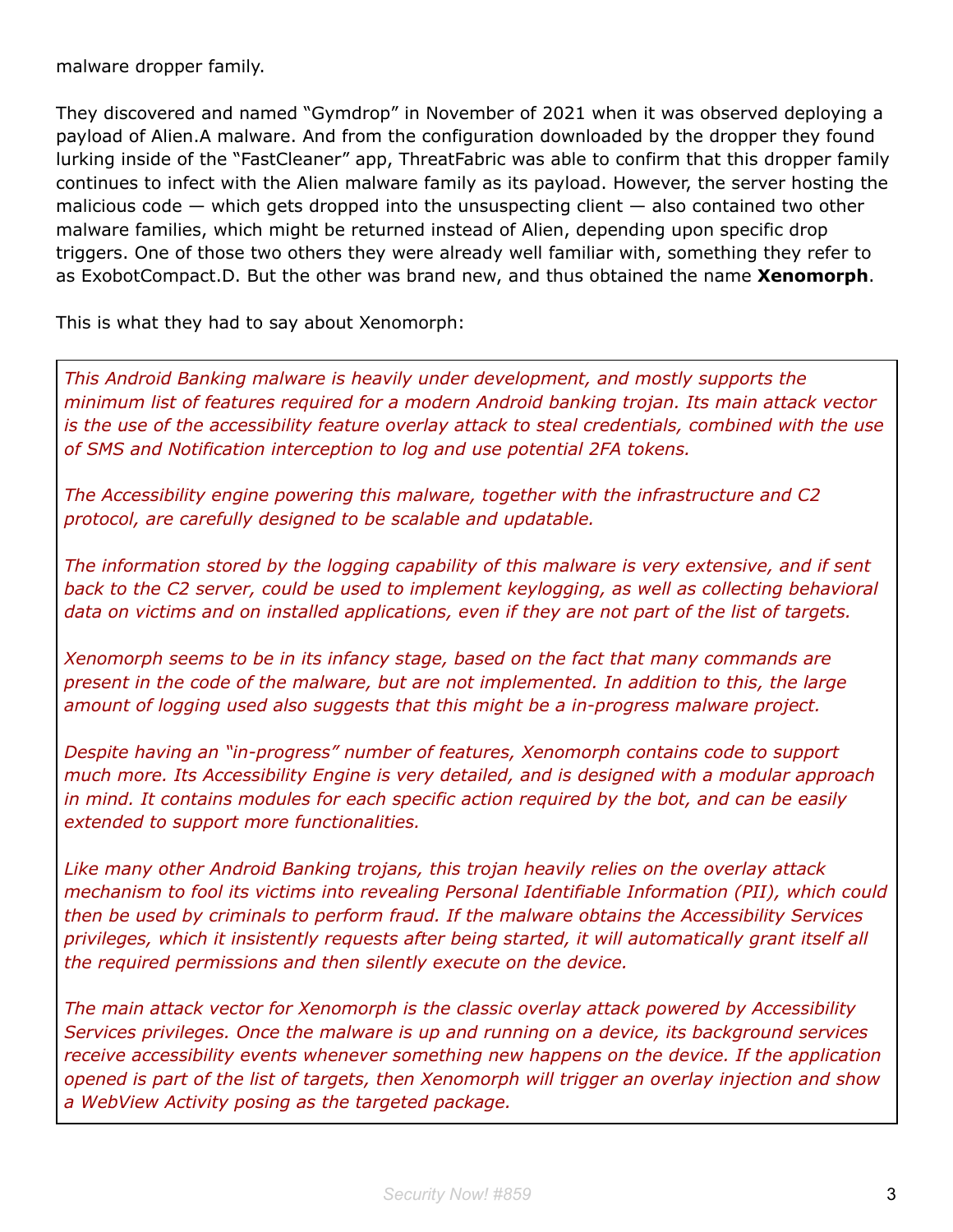*In addition, the malware is able to abuse Accessibility Services to log everything that happens on the device. At this time, all the information gathered is only displayed on the local device logs, but in the future a minor modification would be enough to add keylogging and Accessibility logging capabilities to the malware.*

*As a first step, the malware sends back the list of installed packages on the device, and based upon what targeted application is present on the device, it downloads the corresponding overlays to inject.*

*The list of overlay targets returned by Xenomorph includes targets from Spain, Portugal, Italy, and Belgium, as well as some general purpose applications like emailing services, and cryptocurrency wallets.*

The post goes on to substantiate their observation that Xenomorph and Alien are closely related.

So what we have here is an instance of an automated profiling app. Apps like this one slip into the Google PlayStore everyday among the more than 3700 apps being added everyday. If it's granted Accessibility privileges on Android it will abuse those privileges to inventory the device, determine what intersections it might find with whomever downloaded the malware and the banking or cryptocurrency it's prepared to exploit, then it will lurk in the background waiting for its opportunity.

In that sense it represents the flipside of the highly targeted exploits of rare and valuable vulnerabilities in iOS, Chrome or Windows. Generic Android banking Trojans are opportunistic shotgun malware. They don't know or care who anyone is. The people behind this just keep pumping out freebie utilities which, clearly, tens to hundreds of thousands of people will download. And some will be unlucky.

## **Decrypting "The Hive"**

We haven't spoken much about "The Hive" ransomware, mostly due to me working not to make this the ransomware podcast, just as I don't want it to be the Android malware podcast, either of which could easily be all we talk about every week. But this week we will talk about "The Hive" ransomware because the folks behind its design made a significant boo boo.

To set the stage, back in mid December, our original ransomware tracking site, BleepingComputer introduced Hive by writing:

*The Hive ransomware gang is more active and aggressive than its leak site shows, with affiliates attacking an average of three companies every day since the operation became known in late June. [So these guys appeared in the middle of last year.] Security researchers, gleaning information straight from Hive's administrator panel, found that affiliates had breached more than 350 organizations over four months. The gang's data leak site currently lists only 55 companies that did not pay the ransom, suggesting that a large number of Hive ransomware victims [chose to pay] the ransom. A conservative estimation places Hive ransomware gang's profits into millions of U.S. Dollars between October and November alone.*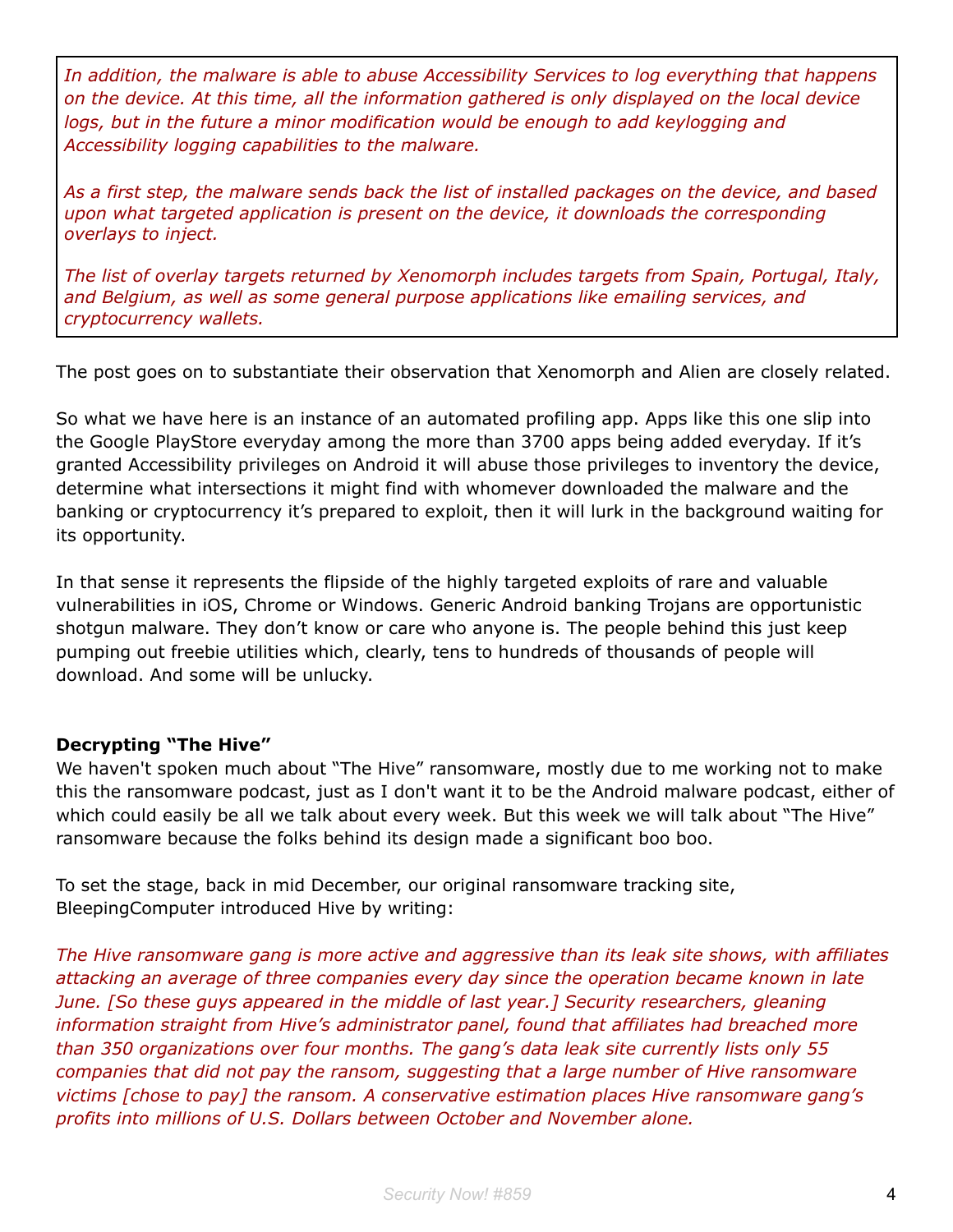*Hive ransomware emerged in late June targeting companies in various sectors. While most of the non-paying victims on their leak site are small to medium-sized businesses, the gang also published files from larger companies with revenues estimated to be in the hundreds of millions.*

*Analysts at cybersecurity company Group-IB investigating the Hive ransomware-as-a-service (RaaS) operation discovered that the group is "one of the most aggressive ones," its affiliates hitting at least 355 companies by October 16. The first publicly known attack from this gang was on June 23, against Canadian IT company Altus Group. At that time, it was unclear if Hive was a RaaS operation open to other cybercriminals. Things became clear in early September when the group, through a user known as "kkk," replied in a thread about "reputable" ransomware programs, that they were looking for partners that already had access to company networks. The message also included details about splitting the ransom money: 80% for affiliates, 20% for the developers. The same user also provided technical information about the file-encrypting malware in a self-destructing note captured by Group-IB researchers. Although "kkk" did not name the RaaS they were representing, the researchers say that the technical details provided made it clear that the actor was referring to Hive ransomware.*

Okay. So Hive is a recently emerged Ransomware-as-a-Service entity. This makes them one among many. Why are we talking about them today? As I mentioned, the folks behind its design made a mistake. Last Friday a team of South Korean researchers published an academic paper with the title: *"A Method for Decrypting Data Infected with Hive Ransomware"*.

When the first ransomware emerged the question of the decryptability of ransomware-encrypted files was, quite naturally, the first thing to occur to anyone, especially those who are untrained in the ways of modern cryptography. As I've often said, this is a solved problem. Unlike in fiction, you cannot "run a bypass" or just "crack the crypto." There's no such thing. "Trying harder" or "wanting it more" doesn't help. These days, aside from side-channel attacks and key-recovery from RAM, anything that's been properly encrypted will remain encrypted unless and until the proper decryption key is applied.

So what did the guys who designed the Hive's crypto do? They made the one classic mistake: They rolled their own crypto.

It's such a dumb thing to do that the only possible reason I can see for doing so, is speed. Speed does matter for ransomware. Mass storage is massive and is only getting more so. So increasing the performance of bulk file encryption would be a potentially big deal. It could mean all the difference between getting everything encrypted before being discovered and being shut down. And we have seen previous ransomware boasting about its increased performance. In the RaaS world, where attracting affiliates away from other ransomware service providers could be beneficial, being known to have the fastest file encryption could be a significant competitive advantage.

It is possible to do extremely high speed ultra-secure encryption correctly, but they didn't do it right. If I were tasked with designing the fastest possible fully secure cipher (for the purpose of doing good rather than evil), I'd use RC4. I've always been a huge fan of RC4. Its sheer simplicity and elegance has always appealed to me, and I recall that during one of my appearances on Leo's Call 4 Help show in Toronto I used that ubiquitous whiteboard to diagram how RC4 worked. It's not complicated but it has an undeserved bad reputation due to its misuse.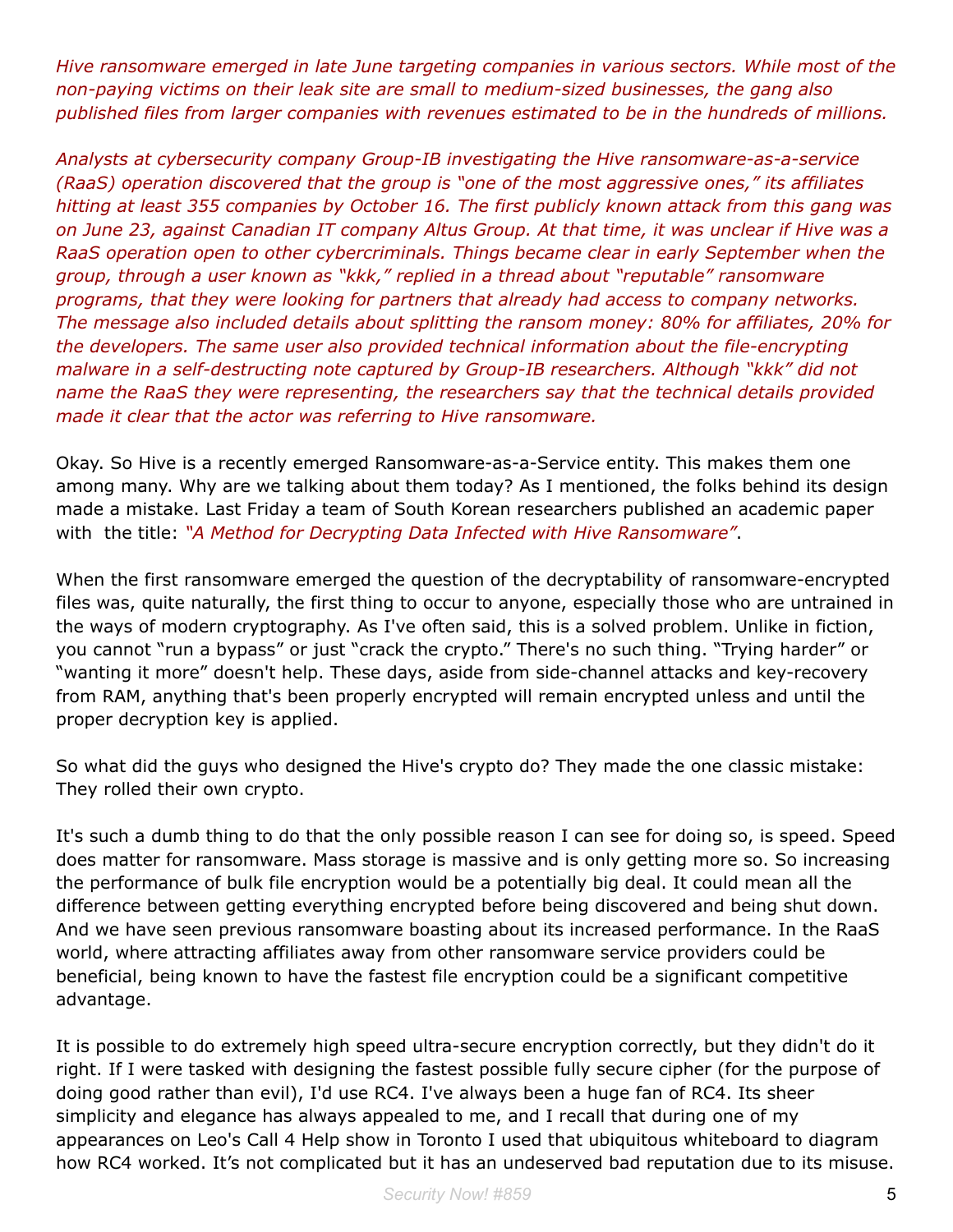It's a bit tricky to use correctly because the first 3K or so bytes it generates should be discarded. RC4 is a keyed pseudo-random byte generator with a sort of built-in entropy pool. When used as a cipher it generates a pseudo-random bitstream which is XORed with plaintext to create the ciphertext. Its main problem, as I said, is that it does take a while to "warm up" and begin generating the highest-quality bitstream. But once it has, its bitstream is of the highest quality at an incredibly low cost per bit. Not giving it time to warm up is the mistake that the designers of the early WiFi encryption made when they chose RC4. They used the start of the stream which is well known to contain a detectable influence from the key. And after mucking up their original implementation, the WiFi Alliance, who keeps demonstrating their lack of genius, chose to abandon RC4 and switch to AES. AES is wonderful. I'm a big fan of the Rijndael cipher, but it's far slower than RC4.

In any event, we've spoken many times about the surprising power of the exclusive OR operation. XOR is simply a conditional bit flipper. Any bit you XOR with a 0 remains the same, and any bit you XOR with a 1 is inverted. And it's so counterintuitive that simply using a pseudo-random bitstream to choose which bits to flip in a plaintext could convert it to uncrackable ciphertext. But it can. And it does. We've also talked about how tricky it can be to use XOR properly. The similar famous case is the one-time pad. If it's used exactly one time, as its name urges, simple as it is, it is uncrackable without the key. But if it's ever used a second time, its security completely fails. The XOR, for all its potential power, is similarly brittle. If it is ever possible to know a plaintext for the matching ciphertext, they can be XORed to recover the key stream. And a somewhat more convoluted version of that mistake is what the South Korean researchers discovered. Here's a short relevant passage from their 23-page paper where they provide an overview of when they found and did:

*Recently, many ransomware attacks have been found to use a hybrid encryption scheme that encrypts user files with a symmetric cipher, and stores the encryption keys used with an asymmetric cipher. Most ransomware uses secure algorithms such as AES and RSA for encrypting files. Therefore, if an attacker's private key is not obtained, it is difficult to decrypt the encrypted files. However, certain ransomware may use a self-developed encryption algorithm when encrypting files. If attackers cryptographically misconfigure the ransomware, a cryptographic vulnerability can occur. The Hive ransomware encrypts a victim's file using an encryption algorithm developed by the Hive programmers. We analyzed Hive ransomware and discovered the detailed operation process of Hive ransomware. Hive ransomware uses a hybrid encryption scheme, but uses its own symmetric cipher to encrypt files. We were able to recover the master key for generating the file encryption key without the attacker's private key, by using a cryptographic vulnerability identified through analysis. As a result of our experiments, encrypted files were successfully decrypted using the recovered master key based on our mechanism. To the best of our knowledge, this is the first successful attempt at decrypting the Hive ransomware.*

*We experimentally demonstrated that more than 95% of the keys used for encryption could be recovered using the method we suggested. Our contributions are summarized as follows:*

*1. We identified the way in which Hive ransomware generates and stores a master key for victim files. Hive ransomware generates 10 megabits of random data which it uses as a master key. For each file to be encrypted, 1 megabit and 1 kilobit of data are extracted from a specific offset of the master key and used as a keystream. The offset used at this time is*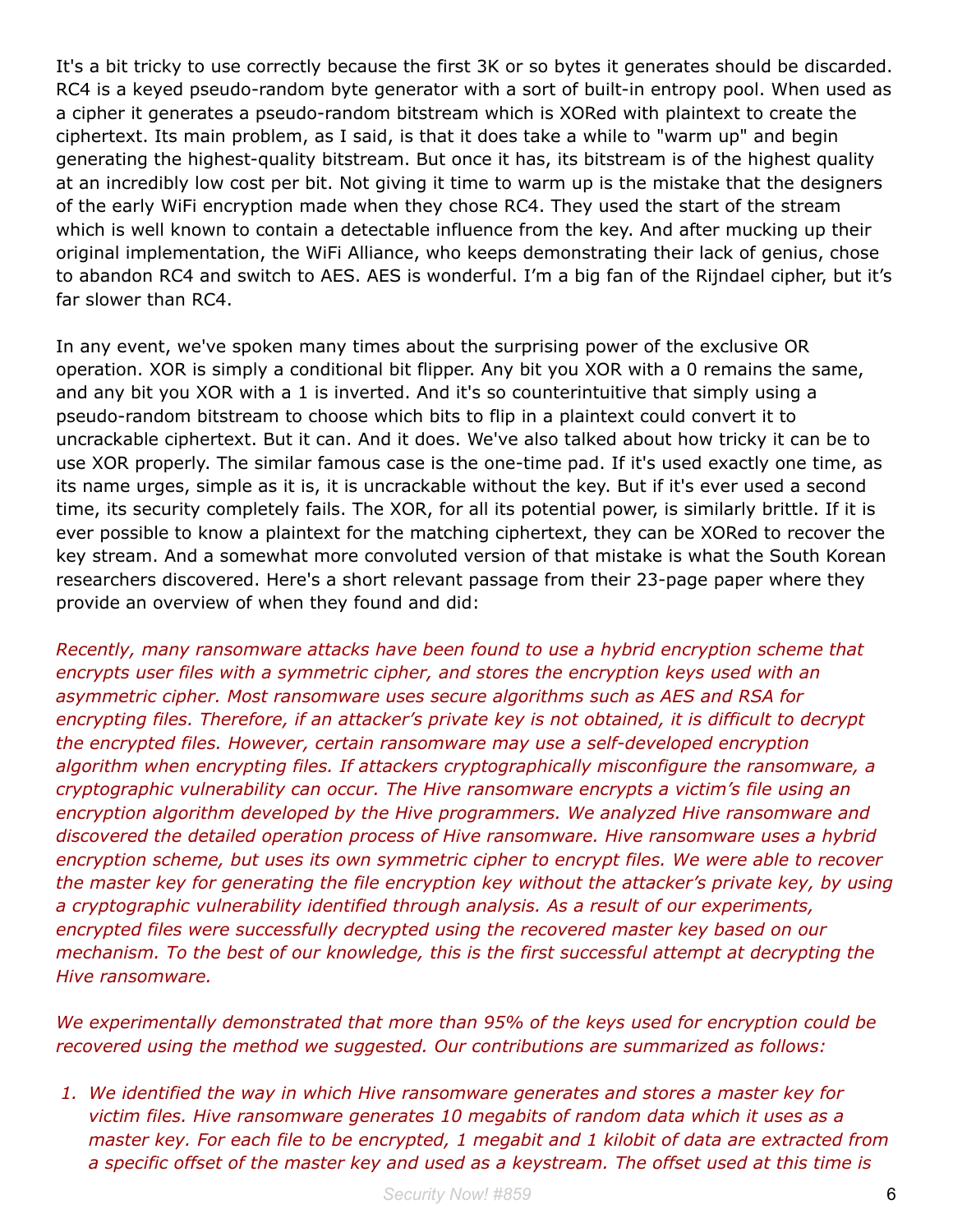*stored in the encrypted file name of each file. Using the offset of the keystream stored in the filename, it is possible to extract the keystream used for encryption.*

- *2. We analyzed the Hive ransomware to uncover its operation process and a newly developed encryption algorithm process. Hive ransomware encrypts files by XORing the data with a random keystream that is different for each file. We found that this random keystream was sufficiently guessable.*
- *3. We suggested a method for decrypting encrypted files without the attacker's private key. We found that the Hive ransomware does not use all bytes of the master key encrypted with the public key. Using our proposed method, more than 95% of the master key used for generating the encryption keystream was recovered. Most of the infected files could be recovered by using the recovered master key. We present experimental results for the case of recovering files using our proposed method.*

From this description we can be pretty certain that encryption performance was the goal. The improperly conceived ransomware generated a single static reusable 10-megabit XOR keystream and then chose various 1-megabit chunks at a per-file offset into that keystream for its encryption. In taking this approach, temping as it was, they broke the cardinal rule of XORbased encryption, which is to **never** reuse the same keystream.

The bad news is, software can be updated and I'm sure that The Hive's ransomware technology will be updated immediately. So only those victims who have been encrypted by this first version of The Hive, but haven't yet paid the ransom, might be helped by this research.

Still, this was very nice work and it demonstrates that we shouldn't simply assume that any random ransomware was properly designed to be truly uncrackable.

#### **Un-Pixelating redacted text**

Another fun story caught my eye this week. Dan Petro, the lead researcher at the security firm Bishop Fox titled his posting last week: *"Never, Ever, Ever Use Pixelation for Redacting Text"* <https://bishopfox.com/blog/unredacter-tool-never-pixelation>

The issue here is the somewhat common practice of redacting text to make sections of it unreadable by "pixellating" the underlying image into blocky blocks of varying shades of gray. Dan intuitively understood, although he didn't describe it in information theoretic terms, that using this approach for true secrecy was a bad idea.

Dan explains:

*So there's an existing tool called Depix that tries to do exactly this through a really clever process of looking up what permutations of pixels could have resulted in certain pixelated blocks, given a De Bruijn sequence of the correct font. I like the theory of this tool a lot, but a researcher at Jumpsec pointed out that perhaps it doesn't work as well in practice as you'd like. In real-world examples you're likely to get minor variations and noise that throws a wrench into the gears. They then issued a challenge to anyone, offering a prize if you could un-redact the following image:*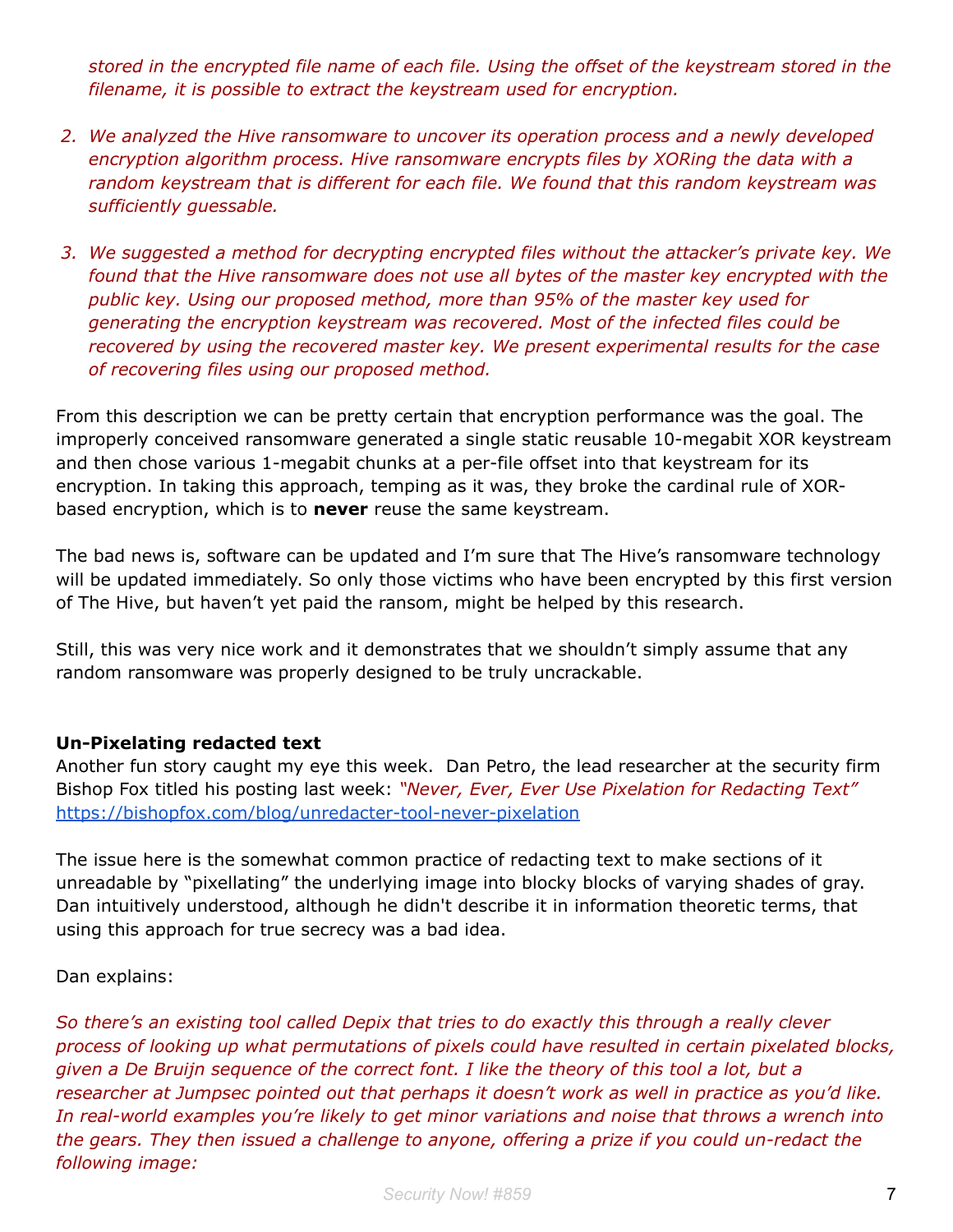## DM @JumpsecLabs on Twitter with the following code:

## hgILRHTINg-SHW13IB0c-IEZIgACV03-0y6dS4m

And Dan then asks rhetorically "how could I refuse such a challenge"??

Work on un-redacting blurred or pixelated text has been done before, but Dan's solution was clever. He solved the challenge by writing a simple search algorithm: He started with the first character or two, pixelated it, and compared his pixelation with the goal. He created a metric describing how closely the two matched, then guessed again. After he'd run through all possible combinations of what the first character or two might be, he chose the one which produced the most closely matching pixelation and then started working on the next character. And it worked.

Dan provides a demo of his algorithm searching and its animated GIF image is this week's shortcut of the week. So it's <https://grc.sc/859> (or <https://media.grc.com/misc/words.gif>)

And the takeaway is... if you ever seriously want to redact text use a simple solid black bar to do so. NEVER get cute with pixelation or blurring or anything else that allows some of the underlying image to survive in **any** way. If it's possible to duplicate the algorithm that was used to perform the original obscuring, a search strategy such as Dan's can **always** be used to find the original text that was obscured by simply guessing, duplicating and comparing.

#### **No Internet For You!!**

A small town in France was facing a mystery: From midnight until 3 AM in the morning every day of the week, the town's cellular and Internet services mysteriously stopped working. They just went dead. Finally, a mobile carrier reported the mysterious issue to the public agency responsible for managing the RF spectrum in France and an investigation ensued.

It was soon discovered that a homeowner had purchased an illegal RF signal jammer as the only means he could find to get his social media addicted teenagers to go to sleep at night. He had to force their cellphones to stop working. The father explained that after consulting forums on the Internet, he came to the conclusion that a jammer was the best solution to put an end to his teenager's excesses.

Although it was certainly not the father's intention to bring down the entire town's Internet, using a jamming device in France, as in most places, is illegal and carries a penalty of up to a 30,000 euros and 6 months in jail. And just in case anyone's wondering, they are also illegal in the US.

In this case it's unclear what's going to happen to dad, but some other solution will need to be found to keep the kids off of the Internet. I think that they should just be required to hand over their phones, but apparently that's too confrontational.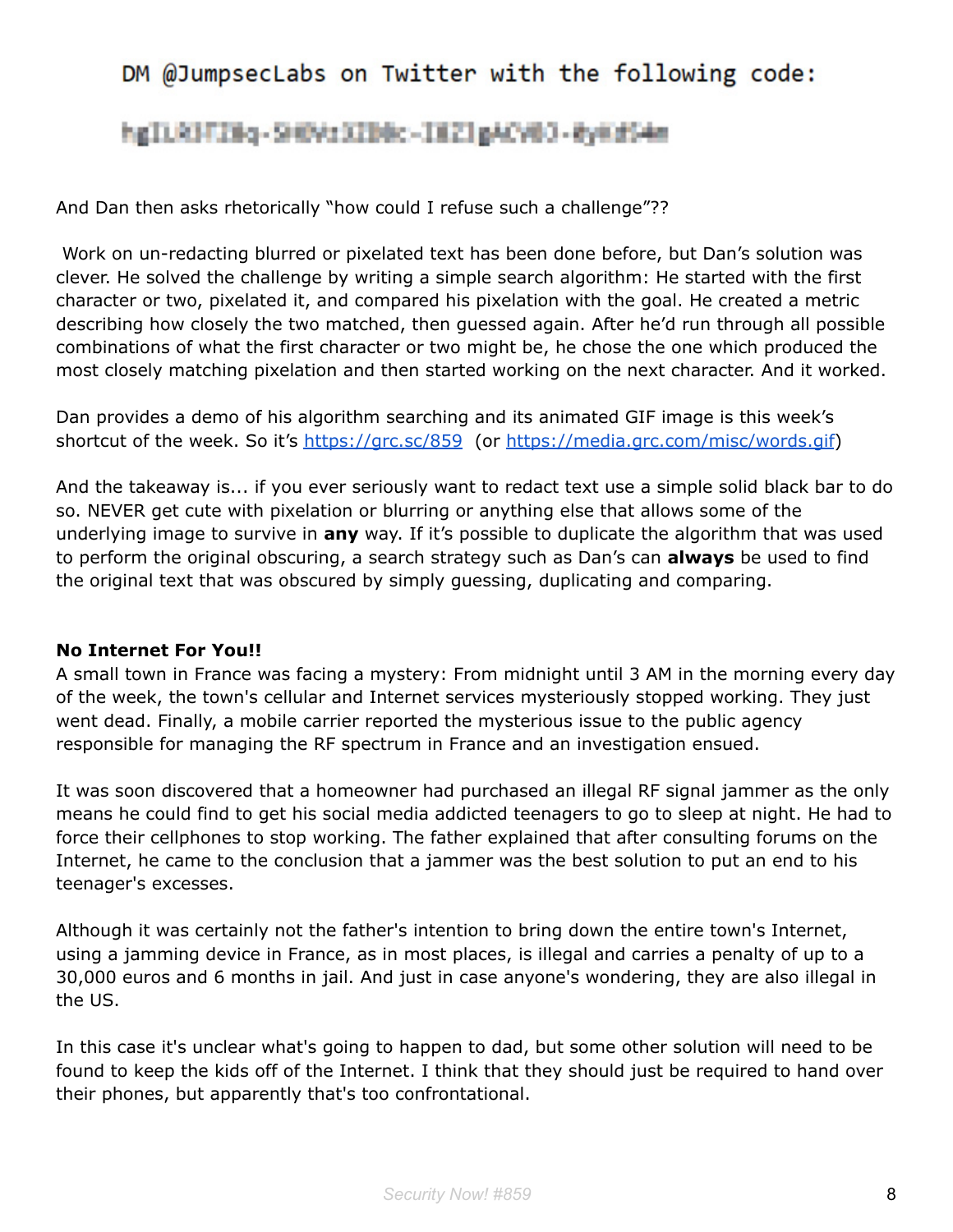## **If at first you don't succeed...**

So it turns out that perhaps Adobe's Magento/Commerce Platform developers actually had the game on in the background and weren't paying as close attention as they should have been while they were working on and rushing out that five-alarm emergency drop everything Superbowl Sunday update... because they didn't fix the whole problem.

Very early (1:17am) last Thursday morning, the guys at Positive Technologies tweeted that they had managed to reproduce the Improper Input Validation vulnerability in Magento Open Source and Adobe Commerce which was supposedly fixed with that previous Sunday's out-of-cycle patch. It wasn't.

Adobe replied: "We have discovered additional security protections necessary for CVE-2022-24086 and have released an update to address them (CVE-2022-24087). Adobe is not aware of any exploits in the wild for the issue addressed in this update (CVE-2022-24087)."

Like the previous Sunday fix, this is also a pre-authentication remote code execution with a CVSS of 9.8, and remember that this is PHP source being updated, so what's changed will be no mystery. Hopefully, if you're responsible for maintaining Magento or Abode's Commerce platform this is already old news to you. If not, this is one to fix immediately.

## **Ukrainian DDoS Attacks**

Last Tuesday, in what had to be a plain and stark run up to Russia's designs on Ukraine, multiple institutions which are critical to Ukraine's military and economy were hit with denial-of-service (DoS) attacks. The attacks triggered a great deal of global news and speculation despite the fact that the impact of the attacks themselves was somewhat limited. The trouble is, the ramifications of such attacks are not.

The targets of the attacks were the Internet presence of the Armed Forces of Ukraine, the Ministry of Defense, and the country's largest two commercial banks which was considered to be "systemically important" to Ukraine's financial functioning.

Like most of the world, I'm quite worried about what's going on over there, but as always, what interests us here is technology. Adam Meyers, the senior VP of intelligence at CrowdStrike, said in an email to reporters at ThreatPost that the attacks consisted of "a large volume of traffic, three orders of magnitude more than regularly observed traffic, with 99 percent of this traffic consisting of HTTPs requests."

That caught my attention because there are many implications there.

First of all, HTTPS rides on top of TCP. TCP connections are established with a 3-way handshake whose purpose is to verify and establish a functioning two-way connection between the endpoints. Both sides exchange randomly chosen 32-bit SYNchronization packets which will be used to number the data that they subsequently exchange. And it's this 3-way handshake that prevents IP address spoofing. Unlike with a UDP query, which is just a single packet, it's not possible to spoof the IP of an HTTPS web query which runs over TCP.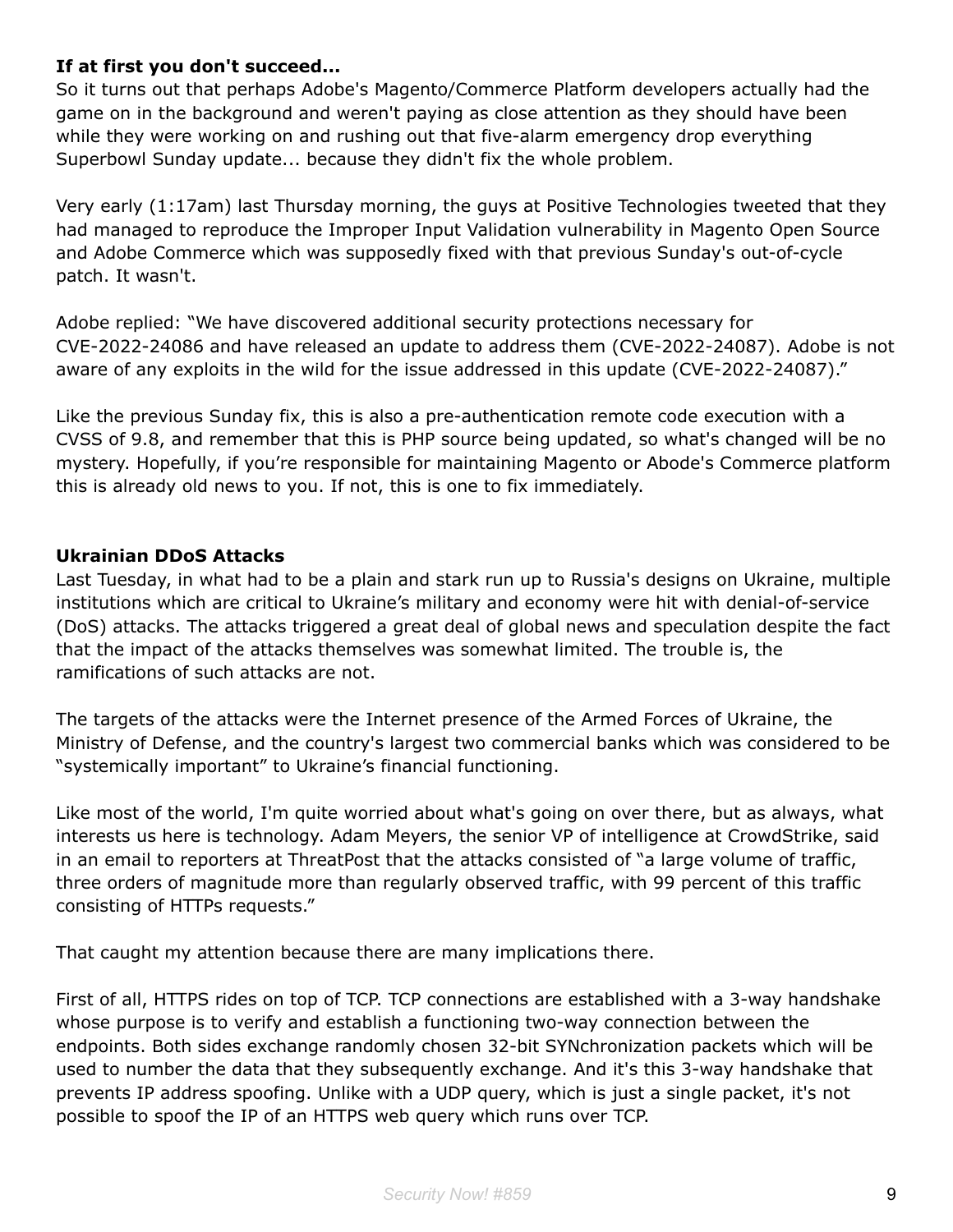And the second part of this is the HTTPS web query itself. Attacks are typically far more effective if they are able to exploit large asymmetries between the attacker and their target. In the case of UDP traffic, we've talked about the bandwidth amplification that can be created by many Internet services. The simplest example is probably querying a DNS server where the query is small but the reply is large. Size asymmetries like this are quite common on the Internet. If attackers can ask a short question of a publicly available Internet service using the UDP protocol, which only requires a single packet, they can spoof the source IP carried by that packet to cause the reply to be sent to their targeted victim. In this way a little bit of traffic generates a much larger attack.

Of course, this form of asymmetry doesn't work for HTTPS, since the IP address of the endpoint generating the HTTPS query cannot be spoofed. But a far more damaging asymmetry does exist: A constant topic of this podcast is the fact that today's fancy websites are not built from simple static HTML pages previously written and stored on a mass storage device and then probably cached in RAM. Today's sites are not archives, they're applications. As such, incoming queries are examined and handled by software, typically Java, C#, PHP, Python, Node.js or perhaps Ruby on Rails. Several of those languages are neither multi-threaded nor particularly high performance. As a result, they don't scale well. To make matters worse, they typically read from and need to interpret page templates which direct them in the formation of the page to assemble and return, which almost always necessitates multiple if not many queries to a back end database.

As an industry, we're built extremely complex and capable data-driven applications. We've kept them understandable and maintainable by using templates and databases. But all of this elegant design has come at the high price of efficiency. As a result of many levels of interpretation and lookup, today's web sites have extremely high computational and mass storage lookup costs per page. And this is the asymmetry that modern HTTPS query flooding attacks are leveraging.

A Botnet is needed to generate such attacks, since the attacker's IP addresses cannot be hidden. And there must be many tens of thousands of attacking IPs, otherwise the unspoofable IPs of a few attackers can be trivially blocked by a firewall filter. But, as we know, botnets consisting of many tens of thousands of previously compromised devices do exist. Many, in fact. And all of the flawed design IoT devices, which we also often talk about here, which continue to be casually connected to the Internet everyday just adds to that potential inventory.

As we've noted before, the only real way to know how strong a Botnet is, is to fire a test shot. What the world saw a week ago in Ukraine was an HTTPS-query capable Botnet flexing its muscles.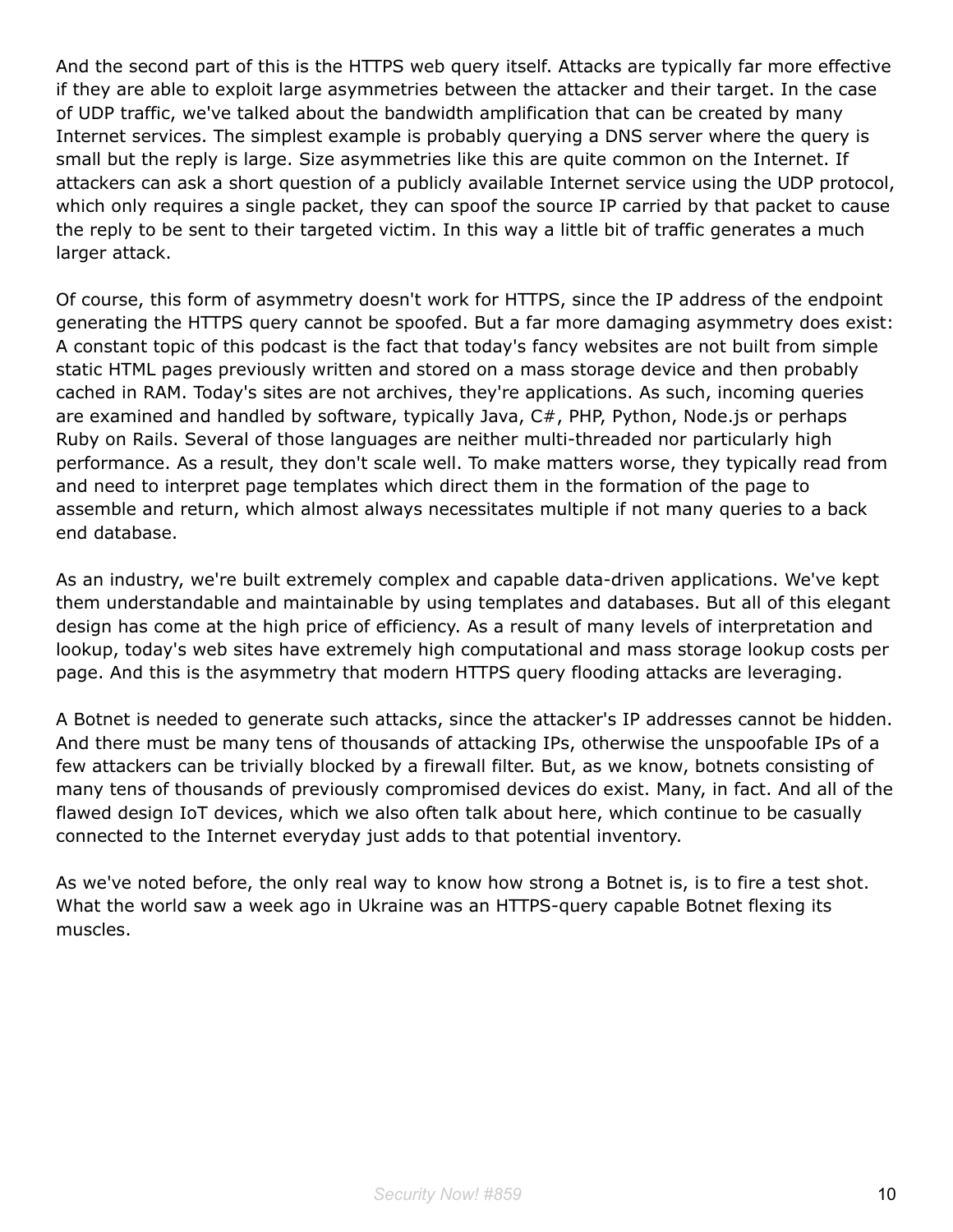# **Sci-Fi**

Yesterday, I pushed to finish the 3rd of the so-called "Bobiverse trilogy" so that I could report today. And I can now recommend it without hesitation.

All of our listeners who were telling me that I would love it, were right. As I had mentioned before, I was initially somewhat cooler and tentative about it. The author's writing style is more casual than either Ryk Brown's or Peter Hamilton's. Both Ryk and Peter spend an inordinate amount of time on character development. That's a big part of what makes their universes so rich and believable, but at the cost of their novels being nearly interminable. By comparison, Dennis Taylor just jumps right in and starts telling the story. So while his style was initially a bit jarring to me, I wound up truly loving his story. It's also a lot of fun that "Bob" the primary character(s) in the books was himself an avid sci-fi fan, having read all of the same books and watched all of the same TV and movies as we, the readers of his story, have. So the continual references, scattered throughout the trilogy, to things that only a true fan of science fiction would pick up on, like naming a vessel the Bellerophon, made the journey through the trilogy extra fun.

There's now a 4th novel that's about twice the length of the largest of the previous three. And like the first three, it's available through both Kindle Unlimited and Audible, so that's next up for me while I await more from Ryk or Peter.

## **SpinRite News**

InControl settled down quickly following last week's podcast announcement. I finished the technical documentation of the Registry keys it manages, added version tracking and an FAQ, then got back to work on SpinRite. I've accomplished so much since SpinRite's last major development release that it's time for another. So that will be happening in a couple of days.

I mentioned previously that I had discovered that in some cases the private information that a third-party adapter has about its own hardware gives it a special advantage and keeps SpinRite from outperforming that adapter's own firmware. Since SpinRite's total scanning time is crucial to the feasibility of its use, and since performing an occasional media scan really is the only way to spot, catch and repair trouble before it becomes irreparable — thus SpinRite's long-term maintenance aspect — nothing is more important than minimizing that scan time. Therefore, I realized that I needed to have SpinRite perform mini-benchmarks on those drives where it could choose which way to access the drive during its bulk surface scanning work. So SpinRite now incorporates an integrated mini-benchmark that takes very little  $-$  it just flashes by  $-$  but it allows SpinRite to quickly choose the fastest bulk data access method.

Then I realized that I could utilize that mini-benchmark to estimate the entire drive scan time and show that in the UI the same way that I had been showing it only after first deliberately performing a full benchmark, but without the full benchmark. I saw the result on Sunday, and it's somewhat astonishing what a huge difference just that little change makes: You start SpinRite, it discovers all of the drives attached to the machine, then takes you to the screen where you select which drive you want to run SpinRite on, and just as it has always shown the size of the drive, listed there beside each drive is the estimated time to scan that drive. It's just a small new feature, but nothing is more important.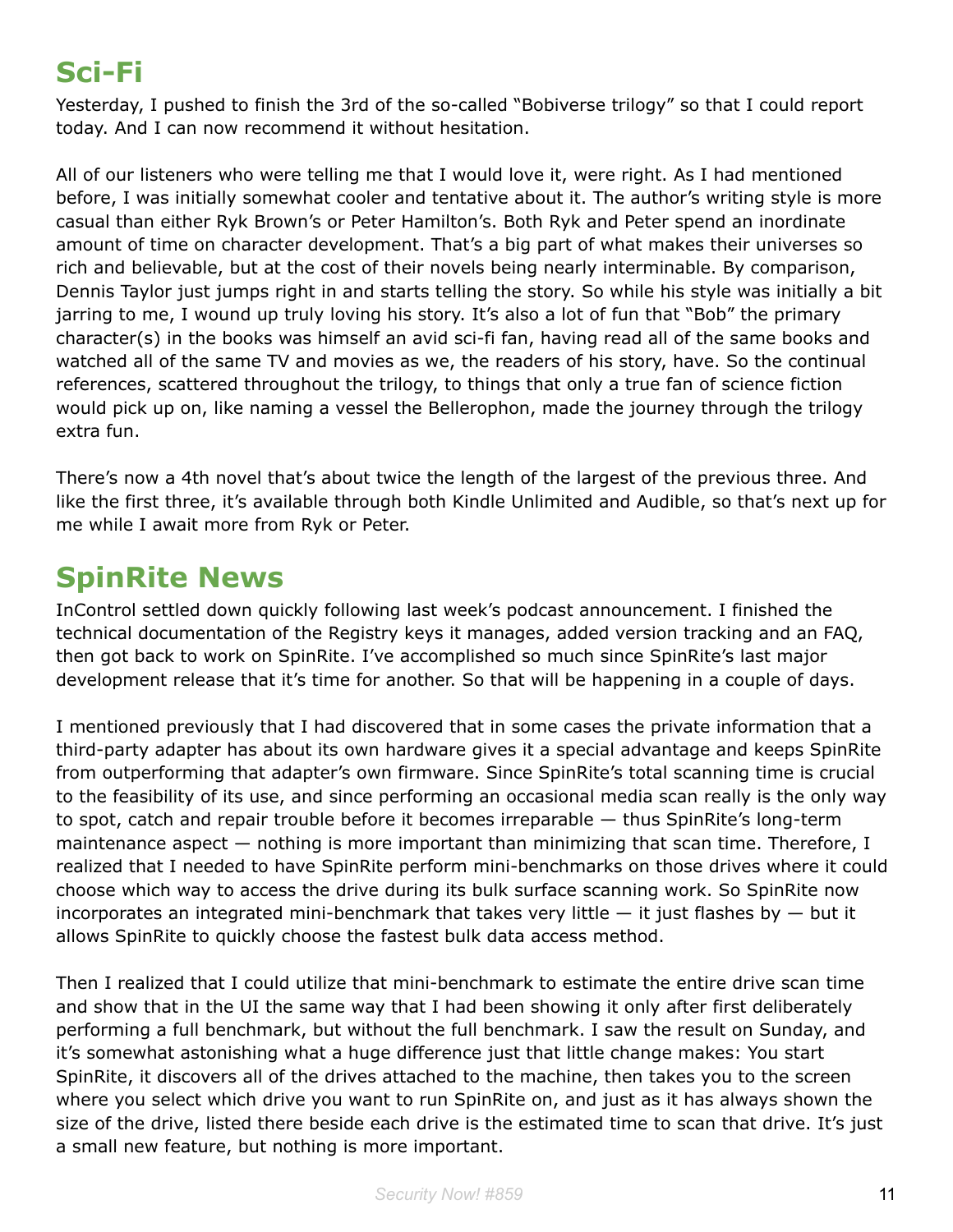# A BGP Routing Attack

Earlier this month on February 3rd, a Thursday, customers of a South Korean cryptocurrency platform known as KLAYswap, lost a total of 2.2 billion Korean won, which is equivalent to around \$1.9 million US dollars as a result of 407 fraudulent, intercepted and altered cryptocurrency transactions across a total of 325 KLAYswap customer wallets.

Such things have happened before, but the way this was engineered was diabolical and somewhat horrifying.

As we know, the success of most cryptocurrency heists can be traced back to some security failure on the part of the cryptocurrency exchange. Attackers might compromise the account of an employee who's using a weak password and no additional authentication factor, or bad guys might find a flaw in the platform's online server code, using that to steal funds from their customer's accounts. None of that happened here.

When any of us visit any sort of modern website, whether Amazon, any Google property, Facebook, PayPal, our bank, or whatever, the first thing that happens is that the remote site moves a chunk of its application code into our browsers in the form of JavaScript. As we've all learned, the days when much can get done on the web with all browser-side scripting disabled are long since past. As we know, I was using NoScript as long as I possibly could, until I found myself needing to disable it more than not. So I finally gave up and switched to Gorhill's uBlock Origin. I sure hope that I never need to give that one up!

In any event, accepting a big blob of code from any site we're visiting is the way the web has evolved. And that was also true when KLAYswap's customers visited the KLAYswap site. Their browser would grab the client-side support code, over HTTPS as everything needs to be these days, from "developers.kakao.com", which was part of the KakaoTalk's developer infrastructure where KLAYswap hosted its official SDK which allowed 3rd-party apps to integrate with its services. This was all fine. Client browsers obtained their own version of JavaScript which allowed them to integrate with KLAYswap's back end services.

We've talked many time in the past about how Internet routing works. Or more specifically, about how routing tables function. In the IPv4 space, we start off with a 32-bit address. Part of the original genius of the designers of the Internet was to realize that if the Internet supported a 32-bit machine address space, and all of the machines associated with a single organization could have their addresses grouped together, their addresses would all have identical most significant bits. In other words, when viewed as 32-bit binary addresses, all of the bits at the left end of the address, moving right to some degree, would be the same. The original designers called this common set of bits the "network" or a bit more formally, the "network prefix" and they realized that this could be used, globally, to route any packets whose leading (left end) bits were such-and-such to that entity's router for further distribution to the individual machines there.

Next, they realized that multiple organizations near each other, and being served by the same larger Internet Service Provider, might different in only another couple of bits further to the left.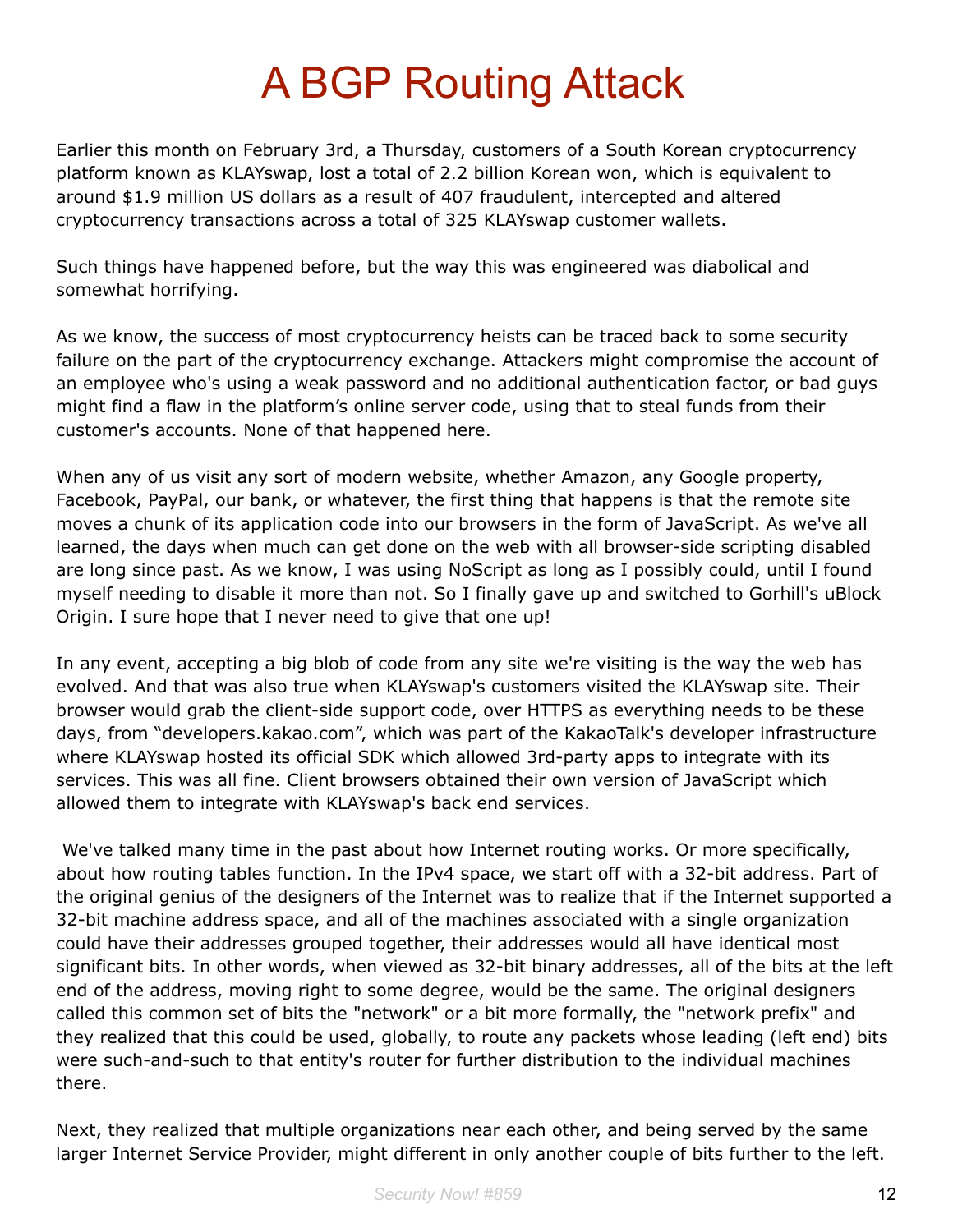This meant that all packets having slightly fewer identical left-side bits could simply be sent to the ISP's network which included all of its customer's networks. Then the ISP's routers could further sub-divide its larger, all inclusive network into its individual customers sub-networks.

In other words, the Internet, being a network of networks, can be viewed as a hierarchy of networks. A few big mega-networks, the so-called Tier1 networks, whose networks are successively subdivided and subdivided and subdivided until they get down to an individual customer.

I wanted to refresh this in everyone's mind, because we need to understand something that naturally falls out of this sort of hierarchy. The way routing tables work is that, being a table, they contain a large list of these network prefixes and to determine where any given Internet packet should be sent, the left-most bits of the each packets' address is compared to each entry in the router's routing table, looking for the longest network prefix in the table that matches the packet's destination IP. Once the longest prefix match is found, the packet is routed toward the network having that longest matching prefix.

And finally, with Internet routers scattered all over the Internet, the last piece of technology we need is a means for maintaining all of these separate routing tables. This is what the Border Gateway Protocol provides. Routers that are connected to each other continually share their routing information. If, for example, some new and previously unused block of IPs were to be assigned to someone connected to a router, that router would need to tell its peers *"Hey! I've just become responsible for this block of IP addresses. So, if you receive any packets for that new network, forward those to me."* BGP makes this possible. And when you stop to think about it, the news of that new network needs to spread. The router that directly receives that announcement — or advertisement as it's formally called — first adjusts and updates its own routing table to incorporate the new route, then, having adjusted its own table, it sends out the announcement of its change to each of its peers in turn. And they do the same. Thus, within a very few minutes the news of this new network has propagated across the globe and every router will know where to send packets if they receive any, for that new network.

We've also talked before about Autonomous System, or AS numbers. Any entity that has blocks of IP addresses assigned to it has an AS number. And it is said that the Autonomous System "owns" those IPs. This just means that any Internet packet traffic placed onto the Internet anywhere, whose network prefix matches any of the prefixes owned by that Autonomous System will have those packets routed to them.

KaKao.com Internet service provider has Autonomous System number 38099 and that provider owns a block of 512 IP addresses at 121.53.104.0 / 23. The /23 indicates that the left-hand 23 bits of the IP address is the network prefix. So, the remaining nine bits at the end on the right are IP addresses of machines within that network. When routers encounter packets with the proper first 23 bits, that means that the packet is destined to AS38099. So that's where the router forwards the packet.

KaKao.com's server at developers.kakao.com lives at IP address 121.53.104.157, which is within those 512 IP addresses owned by AS38099. So all was well.

Until...